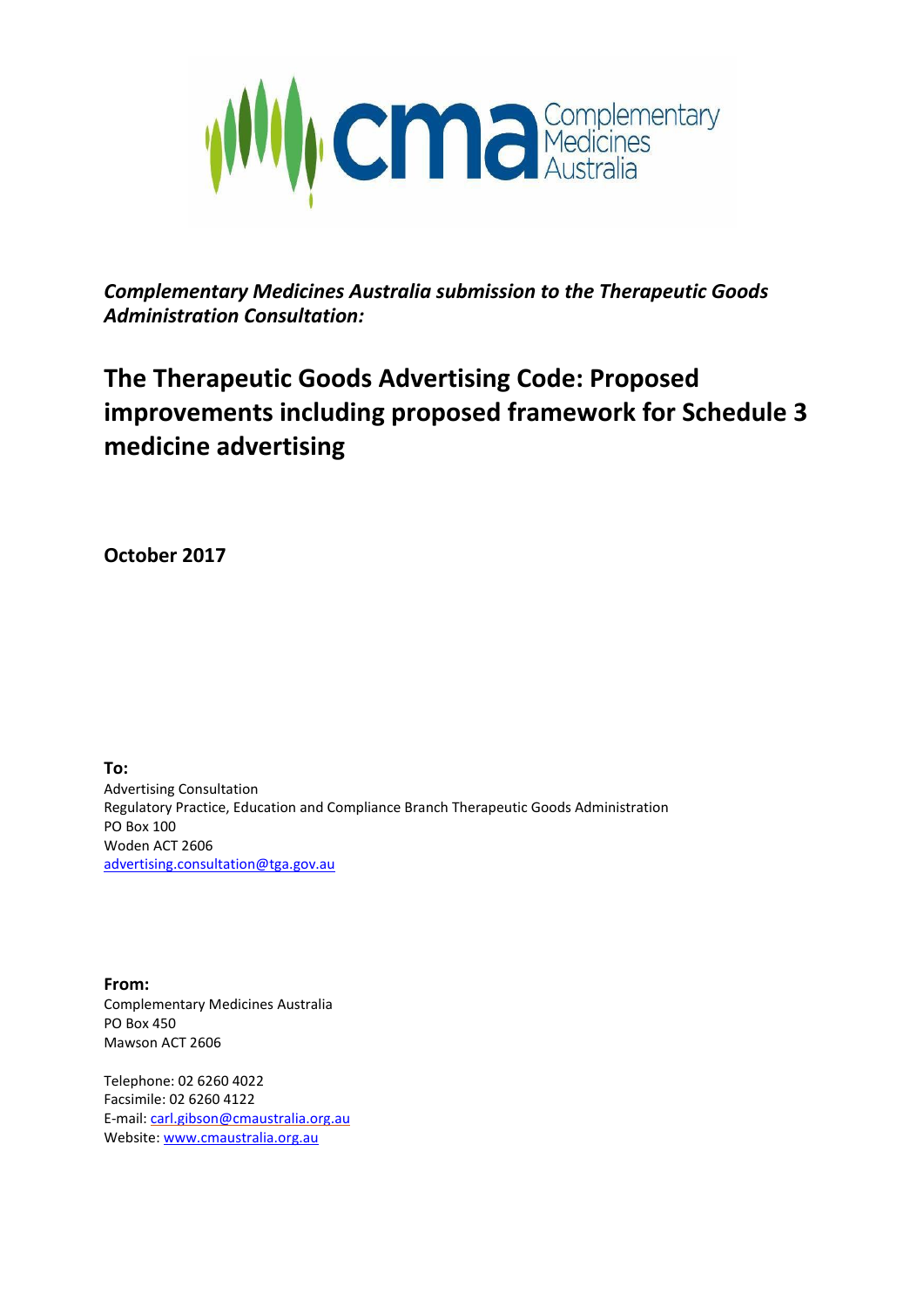

# **Contents**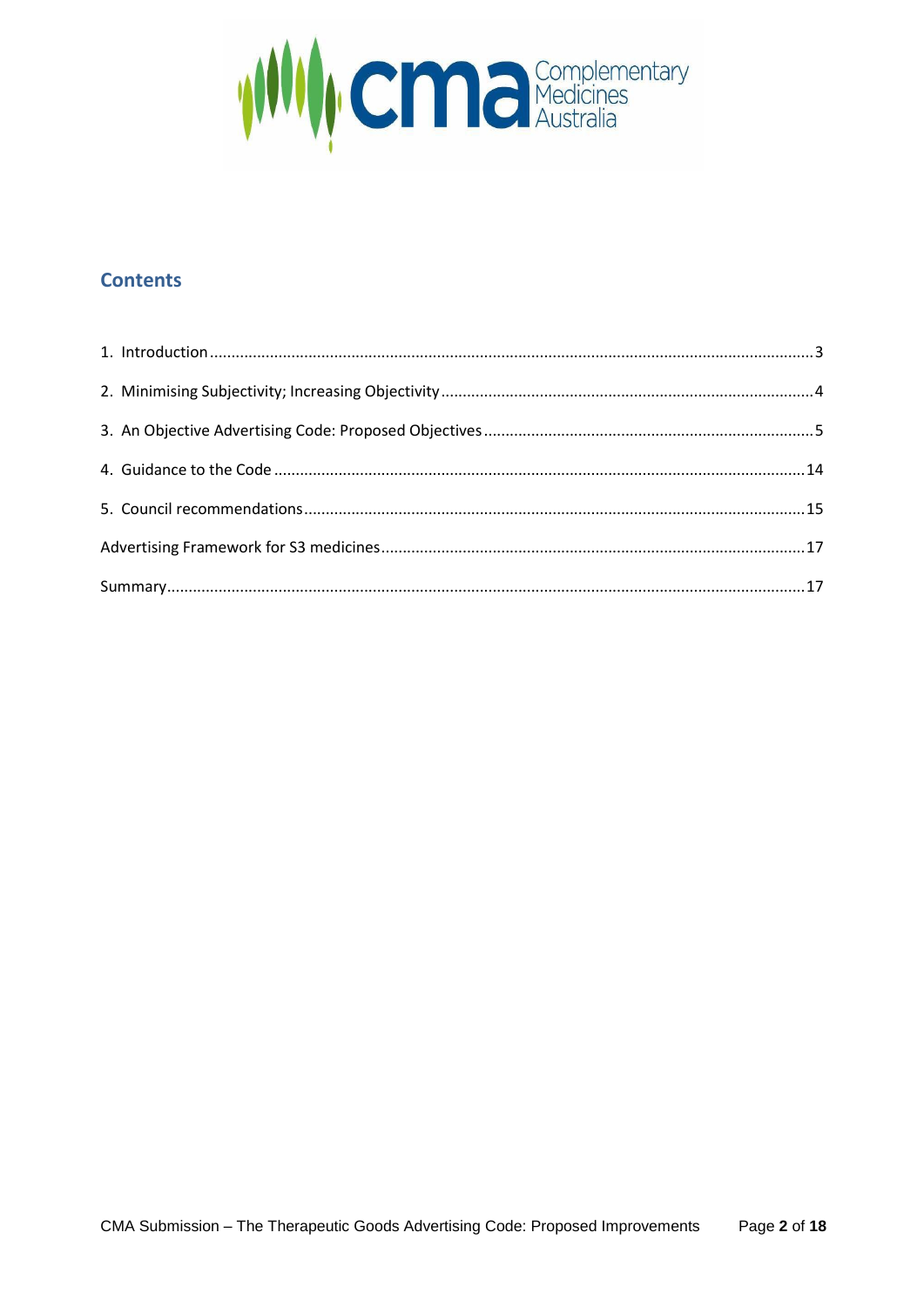

#### 1. **Introduction**

Complementary Medicines Australia (CMA) welcomes the opportunity to provide comment with regard to the TGA's consultation on the proposed improvements to the Therapeutic Goods Advertising Code.

CMA is committed to a vital and sustainable complementary medicines sector, and represents stakeholders across the value chain, including manufacturers, raw material suppliers, distributors, consultants, retailers and allied health professionals.

The increasing consumer demand for complementary medicines has resulted in the industry becoming a significant pillar in preventative healthcare, both economically and as an employer. Over the last few decades the Australian complementary medicines sector has evolved into a major world class industry supporting domestic jobs, research, manufacturing and exports.

Advertising is a central pillar of the capability to businesses to promote any types of products that are available for self-selection by consumers, including therapeutic goods in the lower spectrum of risk. CMA recognises that an update to the existing Advertising Code is required to encompass the broadening range of therapeutic goods being advertised and promoted to consumers, and to better capture expanded methods of promotion.

Development of advertising requirements must achieve a delicate balance between *permitting* goods to be effectively and reasonably advertised, including where there are promotional constraints such as limited time and space; *limiting* what is inappropriate to promote to consumers; and *determining* what is critical to advise consumers including those situations of constrained limits. The review of the Code offers a unique opportunity to achieve this balance for the benefit of all.

As the Code is primarily a document that is weighted towards outlining the limitations on advertising rather than permissions, it is important to recognise that consumers want to know adequate information about the medicines within an advertisement. Limitations should be carefully set so that they are suitable and objective but not preventing advertisements from reasonably conveying appropriate information about the goods that consumers seek.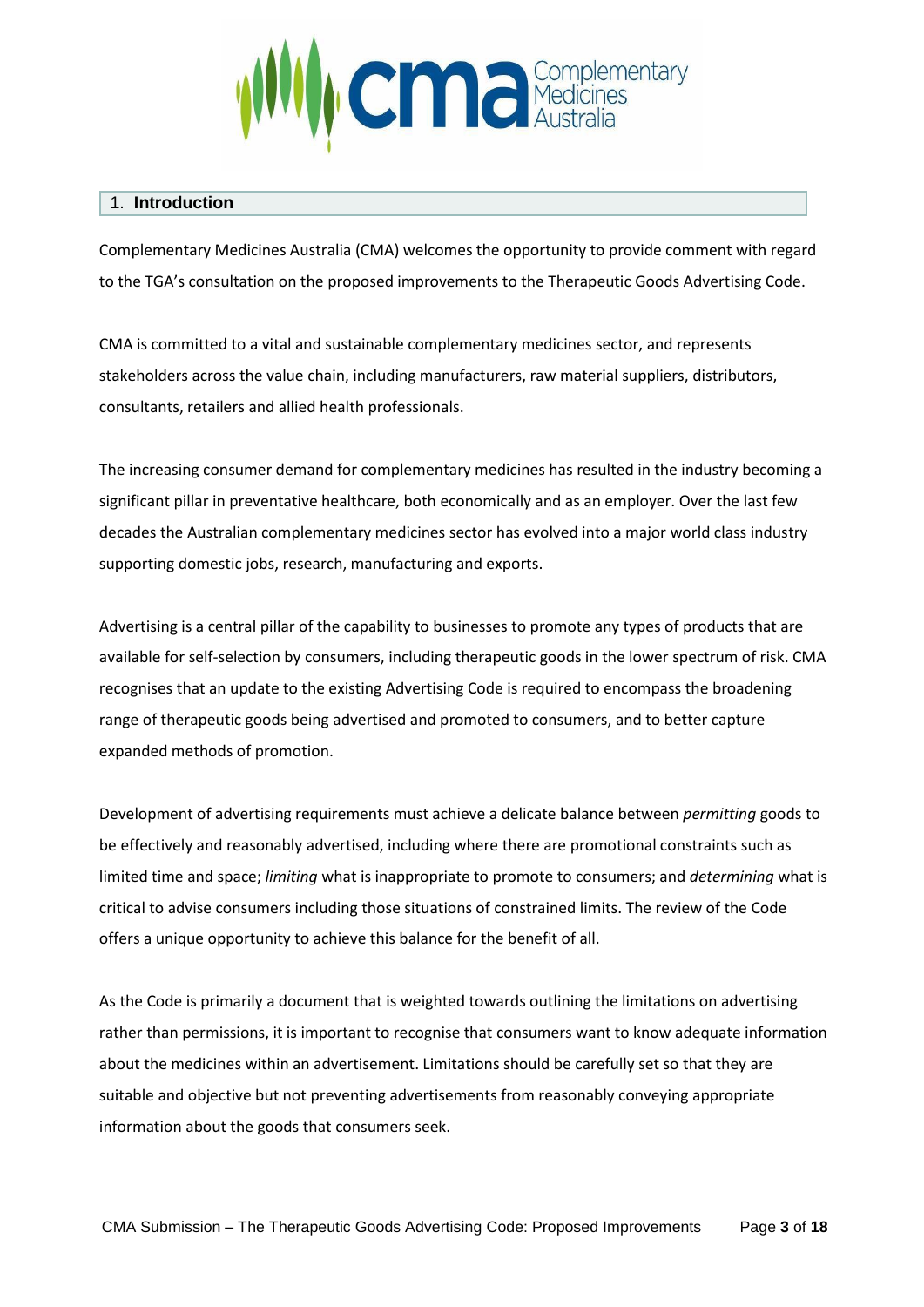

### **2. Minimising Subjectivity; Increasing Objectivity**

Q: Do stakeholders support minimising subjectivity in the interpretation of provisions in the new Code?

In principle, CMA is in support of increasing the objectivity of the Code. Support is subject to consultation on the actual provisions contained in the new Code. CMA's reservations in this area are based on introduction of strict liability offences and penalties in the enhanced enforcements and sanctions regime. The application of offences and penalties has impacts upon businesses that are can be very significant. It is imperative that the principles are closely considered for real world application.

CMA supports a clearer and less ambiguous redrafting of the Code requirements, but is concerned that objectives proposed in this Consultation document contains content that could be considered an expansion of the relatively subjective principles already within the existing Advertising Code. While many of the principles are valid, CMA believes that they need to be closely examined to determine for each provision whether objectivity and clarity is being enhanced.

CMA also has some concern about the regular use of the words, 'imply' and 'implication', in relation to a number of proposed advertising provisions, as this has been a large barrier to objectivity in delegate decision making under current arrangements. Whilst the purpose of referring to implications is understood and supported as a concept, CMA believes in some circumstances it has been applied in a subtle manner and therefore has captured items that reasonably could or should have been able to be advertised. CMA is concerned that there is likely to be continued difficulties unless the wording is rephrased or more definitively interpreted, so it cannot be used to capture items that generally would be considered reasonable.

CMA also seeks interpretation of the term 'reasonable consumer' within the Code. It is a relevant consideration to determining whether there has been a subtler or more subjective breach of the Code, another item that has been subject to debate in the history of determining the compliance of advertisements.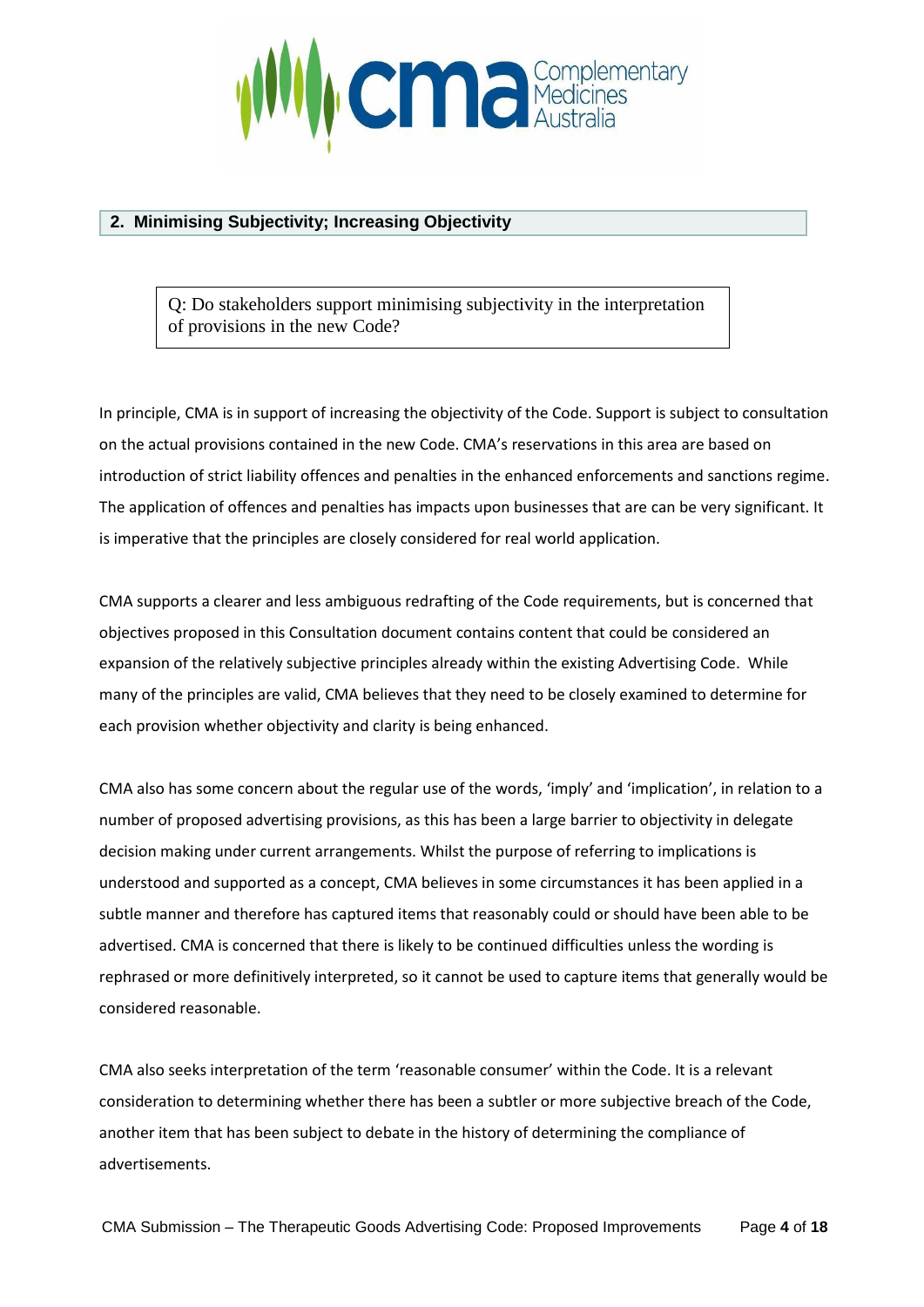

The Code is a document that is not only used by individuals within organisations with a biomedical or regulatory background, but also by individuals with a marketing background in the development of advertising campaigns. The Code is a document that should continue to be readily accessible to all.

With the above considerations in mind, CMA believes that the Advertising Code requirements must:

- Be appropriate in scope.
- Be minimally subjective.
- Have clarity of interpretation.
- Be able to be applied fairly, reliably and consistently.

If sponsors are to have confidence that they are operating within the parameters of the new Code (and avoid penalties), the document and any supporting guidance materials, education program and tools, must contain clear criteria, as well as numerous examples, demonstrating a variety of scenarios including those that approach ambiguous gray areas.

# **3. An Objective Advertising Code: Proposed Objectives**

In section 4.2 of the Consultation, the TGA has outlined a number of core objectives. CMA supports in principle many of the objectives outlined, but does not support some or believes that some require reexamination for subjectivity, clarity, and application. Where the Consultation has provided new requirements, reasons for including these new provisions haven't been provided. Without such information it can be difficult to gauge why current provisions were not meeting requirements and whether the addition of these items are entirely relevant and necessary.

CMA's response to specific objectives contained in the consultation document are as follows.

#### **3.1 Principles/Objectives**

a. '*Must be truthful, balanced, valid and consistent with the indications on the ARTG*'. In some circumstances, whether something is truthful, balanced and valid can be assessed from the presentation of the advertisement and commonly available information. In other circumstances, a review of the evidence held by a sponsor is relevant to determining whether an advertisement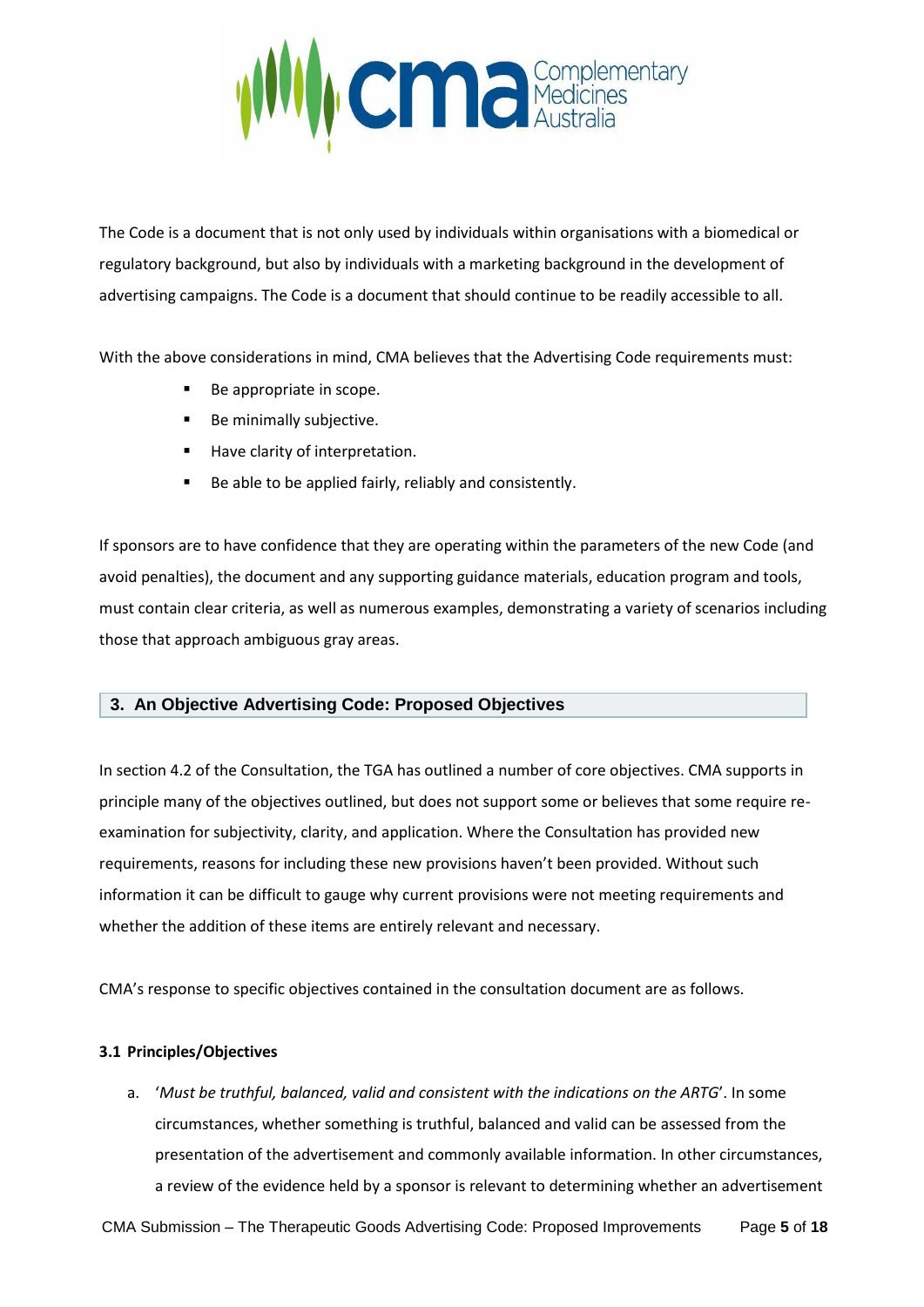

is true. CMA does not support the review of a sponsor's evidence by the Advertising area as this would entail a separate process from the evidence review conducted by the regulatory area for complementary medicines, and one that is outside the scope of advertising assessments. An advertisement already has to be consistent with the ARTG, and that the evidence for these indications must be evaluated or held by the sponsor. If evidence for indications is called into serious question by Advertising, it should be subject to a single review by the regulatory area so that different decisions are not being made by different areas.

Further guidance should be provided around what is considered balanced and valid, including reference to subtler non-compliance scenarios.

Regarding consistency with the indications on the ARTG, there has been a number of concerns regarding how such intentions are applied. Under current arrangements, this requirement in legislation has resulted in sponsors only being able to advertise the indication as it is exactly worded on the ARTG, a situation that has been out of step with the existing policy and future intention to allow statements that have the same or similar meaning or effect. In relation to the Permitted Indications Determination, the complementary medicine regulator has provided that 'words to the effect' will be acceptable, e.g. (TGA Presentation April 2017), '*indications will not have to be 'word for word' on the label or advertising material*'. Whilst more specific guidance from the Complementary Medicines Branch is to be released, it is imperative that the advertising area recognise this policy when interpreting whether an advertisement is consistent with the ARTG indications. CMA requests that it is, at a minimum, reflected in associated advertising guidance.

b. "Exploit the lack of knowledge.. of consumers.' This provision in the existing Code has been used to state the advertisements that are providing appropriate information to the consumer, but that the consumer might not already know, are exploiting the lack of knowledge of the consumer. CMA would suggest that due to this confusion, and the fact that the concept of not exploiting consumers or providing incorrect information is more than covered by other provisions (such as truthful, balanced, valid, not misleading, not deceiving, and not abusing the trust), that removing this likely unnecessary phrase reduces subjectivity.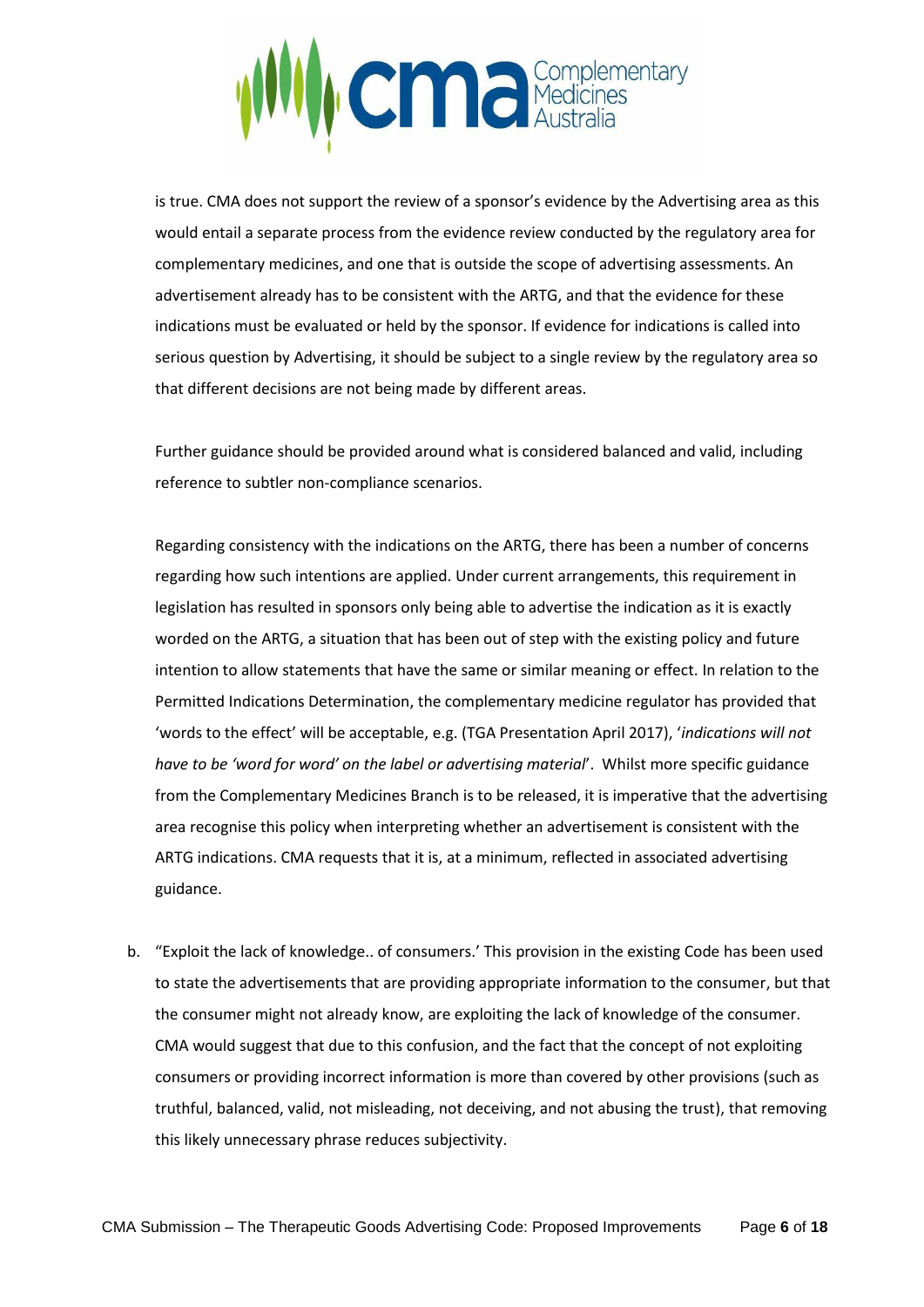

c. '*Must not mislead or deceive or be likely to deceive…. or exploit the superstitious…or without justifiable reason, play on fear or cause distress'*. To increase the Code objectivity, it should be clarified that providing accurate information in a balanced and meaningful way, where it may cause minor interest or concern, which is quite distinct from playing on fear or causing distress. CMA therefore supports addition of the new phrase 'without justifiable reason' and also believes thinks that further clarification of the distinction between these types of scenarios will be needed.

CMA is not sure why the phrase 'exploit the superstitious' has been added.

CMA queries the relevance of whether a consumer is considered to be superstitious or not with respect to the regulation of medicine advertising. This also implies that the advertiser is expected to anticipate whether an audience is superstitious or not. CMA is also concerned that such a provision could be used unfairly against complementary medicines that are based upon a tradition of use rather than scientific evidence. The use of traditional medicines is not superstitious; the World Health Organisation<sup>1</sup> recognises the valid use of traditional medicines: Traditional medicine has a long history. It is the sum total of the knowledge, skills and practices based on the theories, beliefs and experiences indigenous to different cultures, whether

explicable or not, used in the maintenance of health, as well as in the prevention, diagnosis, improvement or treatment of physical and mental illnesses. The terms complementary / alternative / non-conventional medicine are used interchangeably with traditional medicine in some countries.

CMA requests that reference to superstition is not included in the new Code as it believes the inclusion of is likely unnecessary, and may open the door to creating unfounded problems for sponsors of traditional medicines.

d. *'Cannot lead a person to believe that they are suffering from a serious ailment or that harmful consequences may results from the goods not being used*.' This is a provision that has provided interpretative difficulty in practice. CMA recommends that this provision could be re-examined for additional clarity, and that there are included examples of acceptable and unacceptable statements.

 $\overline{a}$ 

<sup>1</sup> http://www.who.int/medicines/publications/traditional/trm\_strategy14\_23/en/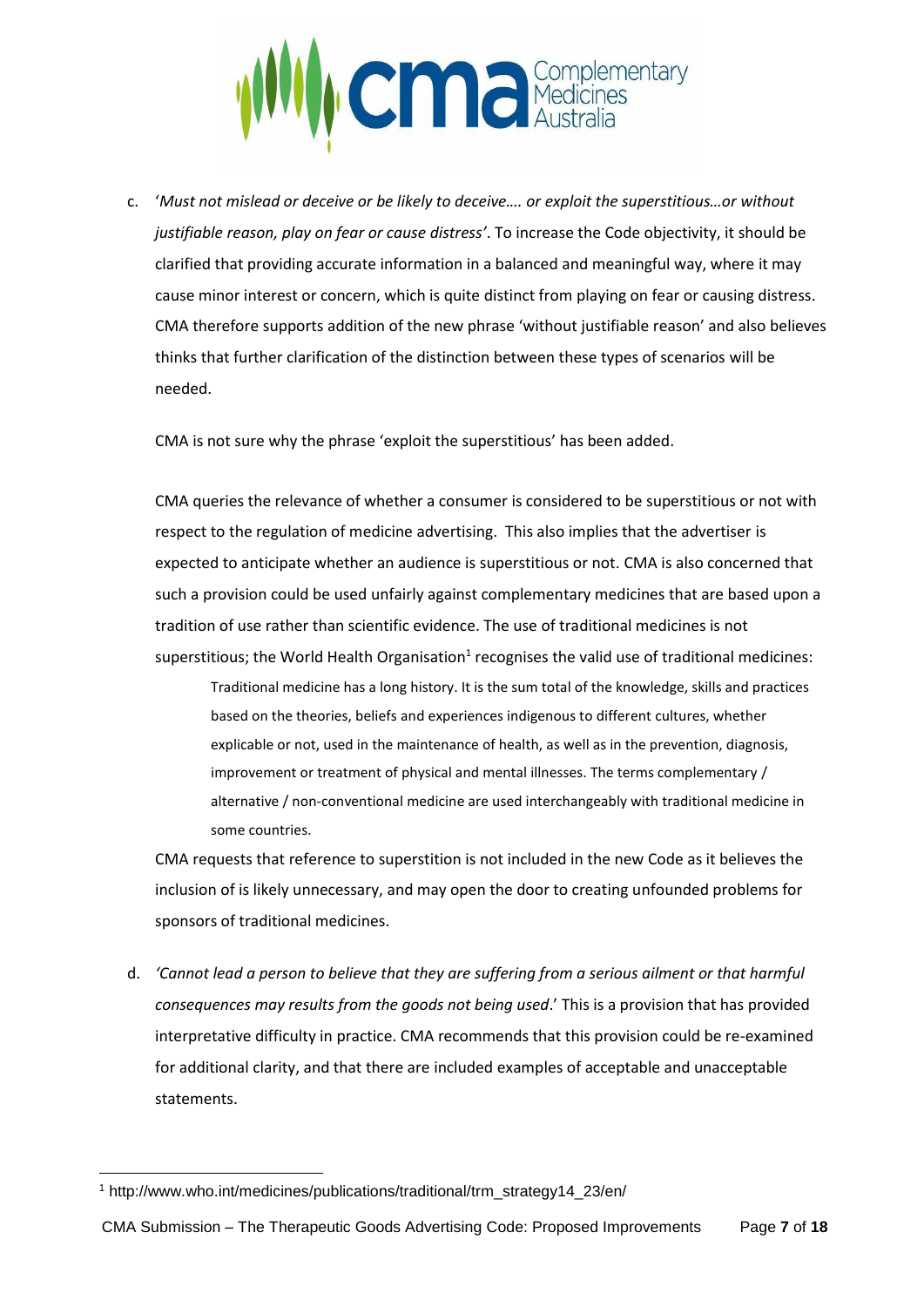

e. '*The advertisement must not contain any claim or statement or implication that it is effective for specific demographic groups of patients (particularly where this may be a vulnerable group) without detailing the supporting evidence*'. This is a newly proposed provision. CMA seeks clarity about what is meant by the statement 'effective for specific demographic groups (particularly where this may be a vulnerable group)'. If a medicine is indicated for or advertised in relation to a demographic group, is that sufficient to suggest it is effective for that group and therefore this clause applies? Or are there situations where demographic groups can be referred to and this doesn't apply, is it only applicable in some circumstances? Importantly, what is meant by 'detailing the supporting evidence'? In what manner must it be detailed, and how much information is expected to be included? CMA is concerned that there hasn't been enough consideration of exactly what circumstances this applies to and whether it is practicable to include in advertisements. At a minimum, the Code explicitly describe what is meant by 'vulnerable groups' or specify them.

In general, CMA opposes the concept of broadly detailing supportive evidence for a medicine, as a collection of evidence is proprietary evidence held by a sponsor that can be reproduced in the development of competitor's products. Consumers are highly unlikely to cross-reference it and read it. Evidence requirements are different across all the medicine and device classes, and is provided for by the existing legislation, and assessed by the relevant TGA division. This provides the necessary consumer protection. As per the previous feedback related to item 3.1.a above, for consistency, evidence should be scrutinised by the regulator of those medicines. The requirement to detail supporting evidence in the advertisement provides an inappropriate mechanism for external parties to target and conduct their own efficacy reviews of complementary medicines with their own motivations, biases and agendas. This causes ongoing and unfair problems for industry. It opens the regulator up to inappropriate criticisms.

f. '*Must contain all mandatory and applicable information to provide consumers relevant information that encourages responsible use and promotes safe use. Mandatory information, (e.g. requirements to include contraindications and warning statements) will be listed in the new Code'*. The consultation document suggests that advertisements must contain all mandatory and applicable information to provide consumers relevant information that encourages responsible use and promotes safe use of the therapeutic good. This is a very broadly worded provision and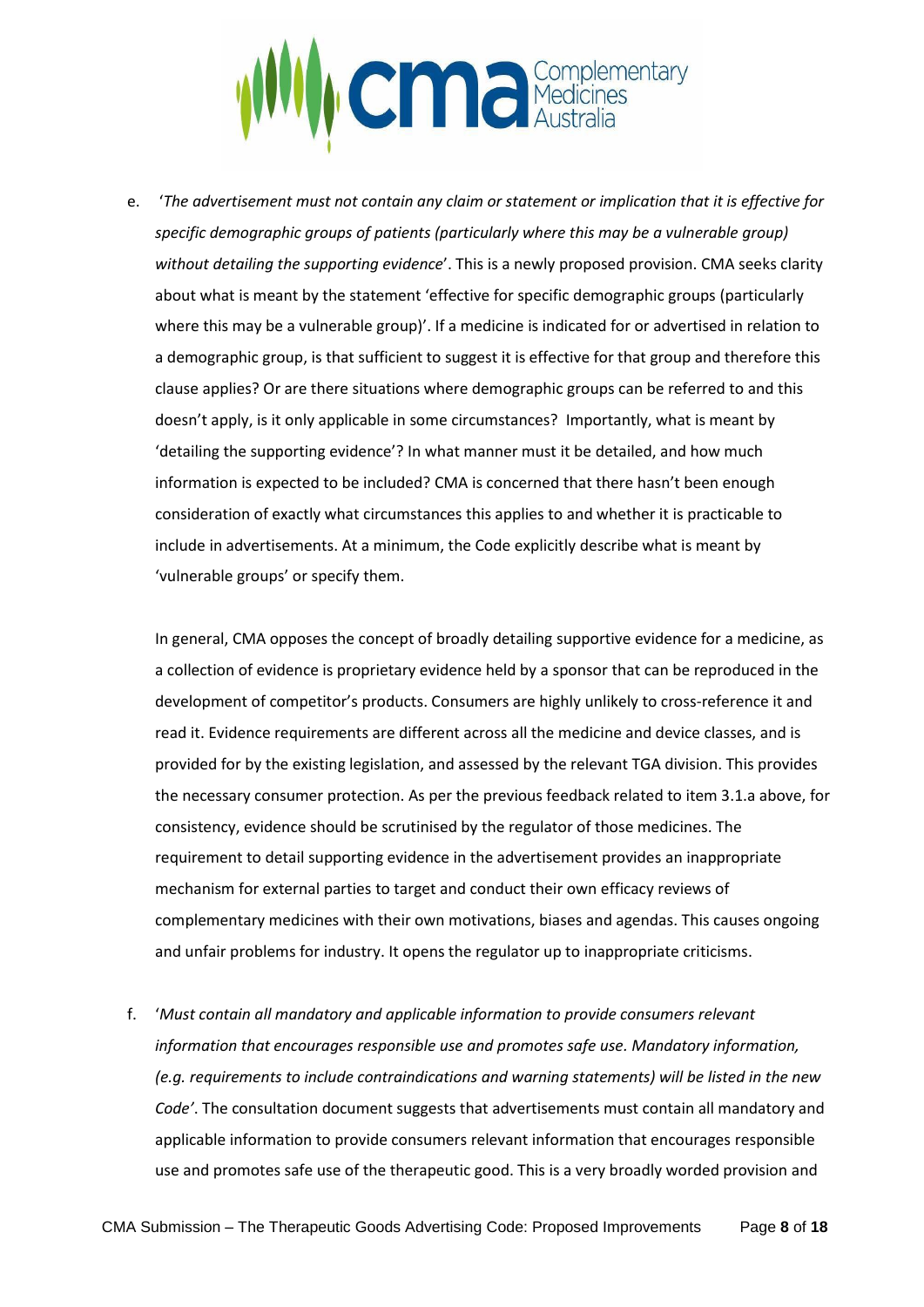

it is not abundantly clear in the consultation as to the specific manner in which it will be applied. CMA supports the use of critically important advisory statements on advertisements, such as 'if symptoms persist consult your healthcare professional'. Other advisory statements, contraindications and information for medicines are already mandated under the updated Labelling Order. An advertisement is not an appropriate place to include a wide-ranging amount of applicable and cautionary information. The label is the appropriate place for such items, and CMA supports continued use of the advertising statement 'Always read the label'.

Inclusion of full statements in every advertisement is unnecessary and cumbersome. If a product does carry a risk, this is already matched by appropriate product/label information, access issues and point of sale care. We would also request that the TGA consider the added burden to industry to maintain up-to-date contraindication information on marketing materials which can be valid for 2 years. Each time an update to contraindication, or safety message occurs marketing material would need to be pulled from market and replaced, causing significant regulatory impacts on businesses. Where information is already on labels and is not critical for advertisements, it could be an unnecessary duplication of regulation that is unlikely to be supported by the deregulation principles outlined in the *Australian Government Guide to Regulation*.

In relation to specific warning information for vitamins, CMA supports the continued use of vitamin specific provision in the existing Code for example, 'vitamins must not replace a balanced diet', but does not support the addition of new vitamin warning information or other vitamin statements required by other legislation to be included on the label.

g. All claims used in advertisements for therapeutic goods must be substantiated. The consultation document claims that any scientific information presented in an advertisement must be 'educationally appropriate…and readily understood by the audience to whom it is directed'. The term 'educationally appropriate' is subjective, open to interpretation and likely to create confusion. CMA suggests that this term is probably not necessary, but if it were to be included it must be quite definitively interpreted and explained within the Code itself.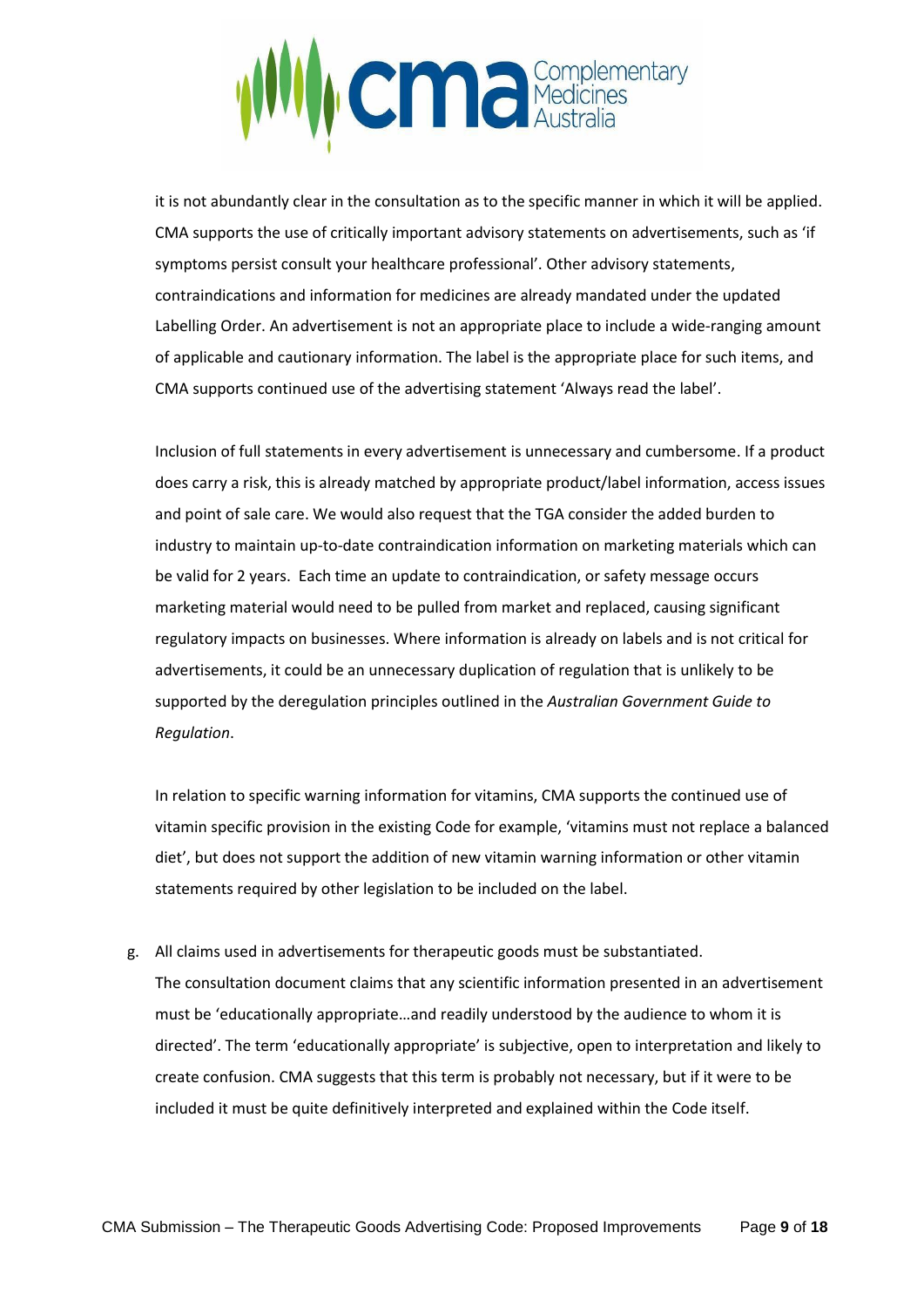

h. Regarding presentation of scientific information mentioned in Section 3 page 11, and repeated under restricted representations (section 4.3 page 13) requiring that an advertisement must identify the sponsor of the scientific study, and must also must declare vested interests in the therapeutic good OR the ingredients. Scientific information identifies the funding source, commissioning body for the study and relationship to the sponsor or advertiser.

CMA provides the following feedback about these proposed new requirements:

- i) It is not clear what is meant by 'details of the scientific information'. Will full studies or citations, need to be made available? Due to copyright restrictions the publication of papers on a sponsor website may be prohibited. The provision of lengthy citations of a sponsor's dossier of evidence is also proprietary information that is the intellectual property of the sponsor and should not available in the public domain. Also refer to item (e) above in this section.
- ii) **CMA does not support the publication of evidence summaries held by sponsors**. The relevant MMDR recommendation was rejected by the Government and this must be honoured by the advertising provisions. The publication of evidence by sponsors is commercially prohibitive and will allow for competitors to simply emulate the work of others, rather than investing resources into developing and holding their own evidence. This has the potential to suppress innovation which is inconsistent with parallel reforms, such as the 3-tier complementary medicine assessment pathway system, which is designed to encourage sponsor innovation by safe-guarding intellectual property.
- iii) It is CMA's view that the only specific circumstance where it is appropriate to reference the source of scientific information is where the indication or claim has quantified the effect, for example "Colds get better on average 2 days faster".
- iv) Many journal articles are through paid portals, and cannot be re-distributed for copyright reasons. 'Publicly accessible' therefore cannot require that the sponsor has to provide that full papers for the public to access. A citation or other appropriately trackable reference should be sufficient.
- v) Identifying the sponsor of the study. CMA believes that this clause is unnecessary -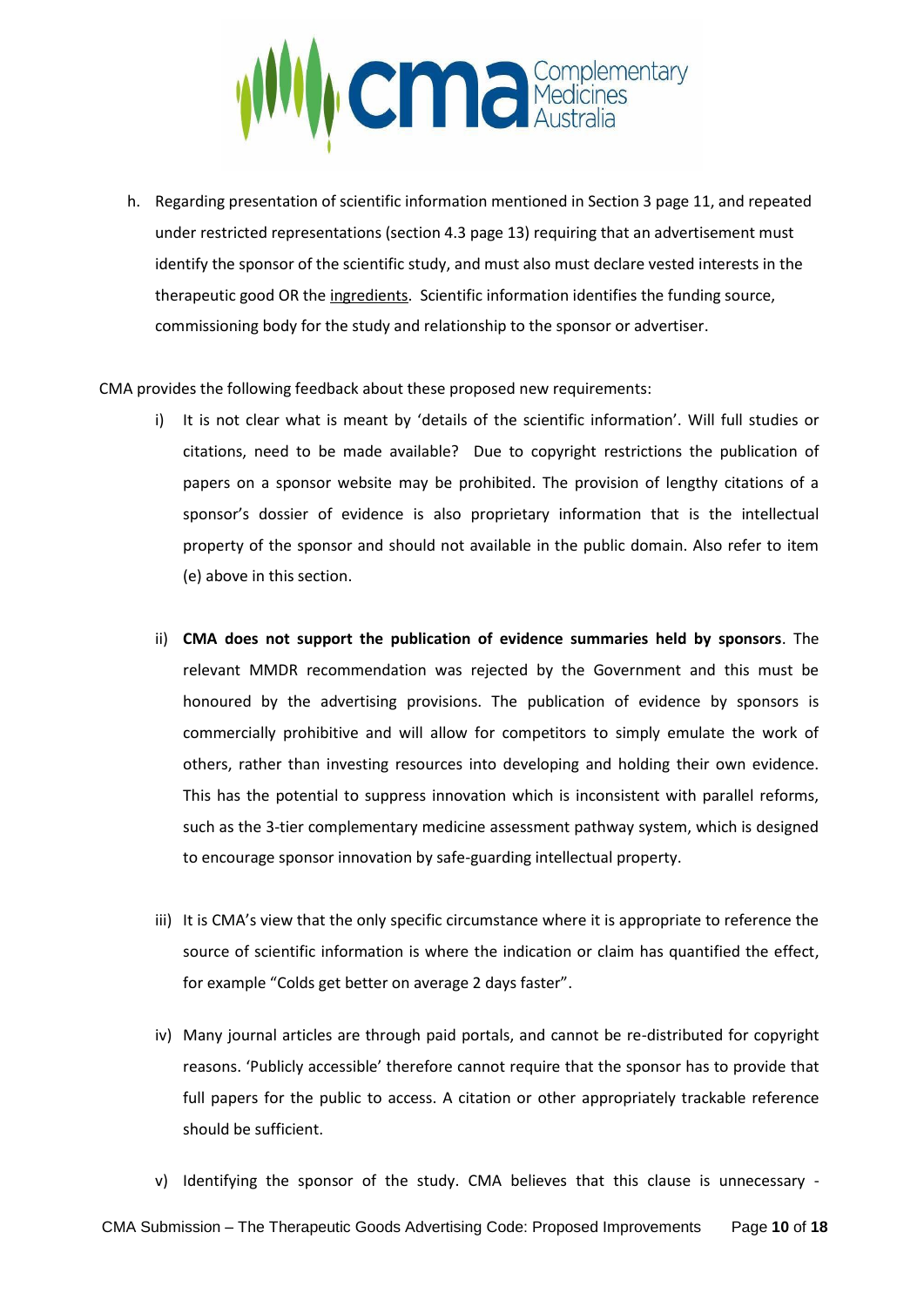

sponsors of various studies can be wide-ranging. If it is intended to capture where the sponsor has paid for a study, it is not new information that sponsors can financially support studies for their own products. In classes of medicines and devices, including prescription medicines, sponsors are involved in sponsoring studies and research institutions conducting studies. Sometimes the sponsorship passes through multiple hands so this provision doesn't add to the transparency for the consumer and potentially creates an unlevel playing field between sponsors.

If the study is sponsored by Government or funded by NHMRC research grant, would inclusion of such a statement then contravene the clause of prohibiting implied endorsement by a government body?

- vi) Some of the supporting information a company holds for a product may be commercial-inconfidence and inappropriate for companies to release. The information may belong to them or to a completely separate entity such as a raw material supplier or other, and cannot be provided publicly. The emphasis of advertising requirements should be on whether claims are truthful, an evidentiary requirement examined by the relevant regulatory division within the TGA.
- vii) Certain scientific information available that is suitable for use is not published or is proprietary.
- viii) The reference to ingredients is irrelevant, given that the regulatory environment is concerned with the presentation of the final, formulated therapeutic good, not individual ingredients. Multi-ingredient products would face a highly cumbersome requirement.
- ix) Many studies publish outcomes that go beyond that which is permitted for use as indications in listed medicines, potentially misleading consumers and leading to the use of medicines that isn't safe or responsible, and possible implicating the sponsor in trying to make claims beyond those published on the ARTG, which breaches other legislation.
- x) Regarding vested interests, is this confined to the interests of the advertiser, or does the TGA expect advertisers to publish the conflicts declared in the paper of the researchers?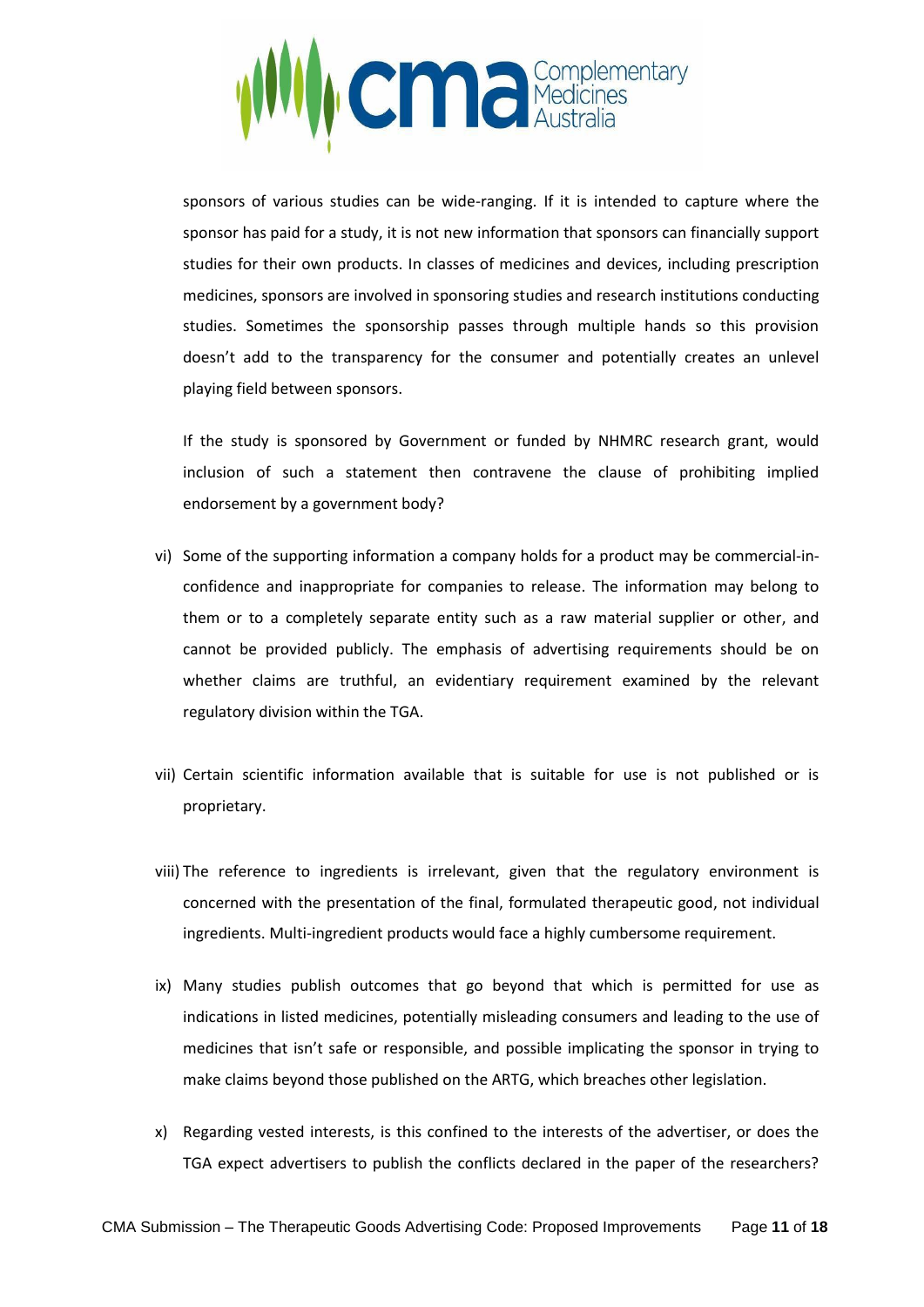

CMA suggest that disclosure of a conflict of interest e.g. where authors of a study are employed by the sponsoring company, is more in line with current 'Guidelines on the evidence required to support indications for listed complementary medicines' and consistent with how research papers are written and published. We recommend any disclosure of financial interests be limited to these circumstances.

- xi) Collectively the consultation document is suggesting a number of publication requirements to be included in an advertisement. This could make advertisements cluttered and full of footnotes of warnings, declarations of interest, study citation, etc., in addition to the advertising copy. This is cumbersome, mostly unnecessary, and has the potential to confuse or mislead consumers about the intent of the goods: an impact the Code is designed to minimize.
- i. **Testimonials (page 11)** must be "authenticated…and accurately identified". This statement is broad and subjective. CMA suggests the Code stipulate how the TGA would like a testimonial to be authenticated and accurately identified. Furthermore, in light of the privacy rights of the person providing the testimonial, CMA suggests that accurate identification consist of name and State only.
- j. **Endorsements (page 11)** must not be misleading. In this spirit of minimising subjectivity, CMA suggests that criteria to be applied to determine if an endorsement is misleading or be specified in the Code. In addition, there must be an exemption for the positive claimers introduced by the introduction of the new 'listed assessed' pathway for listed medicines.
- k. The consultation document suggests that the promotion of therapeutic goods "must be **consistent with current social expectations for public media**". This statement is in similar vein to "reasonable consumer" and "be reasonably understood", that is, very widely subjective and not consistent with the move toward a more objective code. CMA requests that the Code move away from broad, principle-based statements, and toward specific requirements and examples.
- l. Regarding "and presentation of claims and content in advertisements must also be consistent with **any relevant public health or safety campaigns of the Commonwealth, State or Territory governments** (page 11)**"**. CMA maintains that this is an unrealistic expectation of any company to be abreast of *all* public health campaigns across *all* jurisdictions. Furthermore, it is often not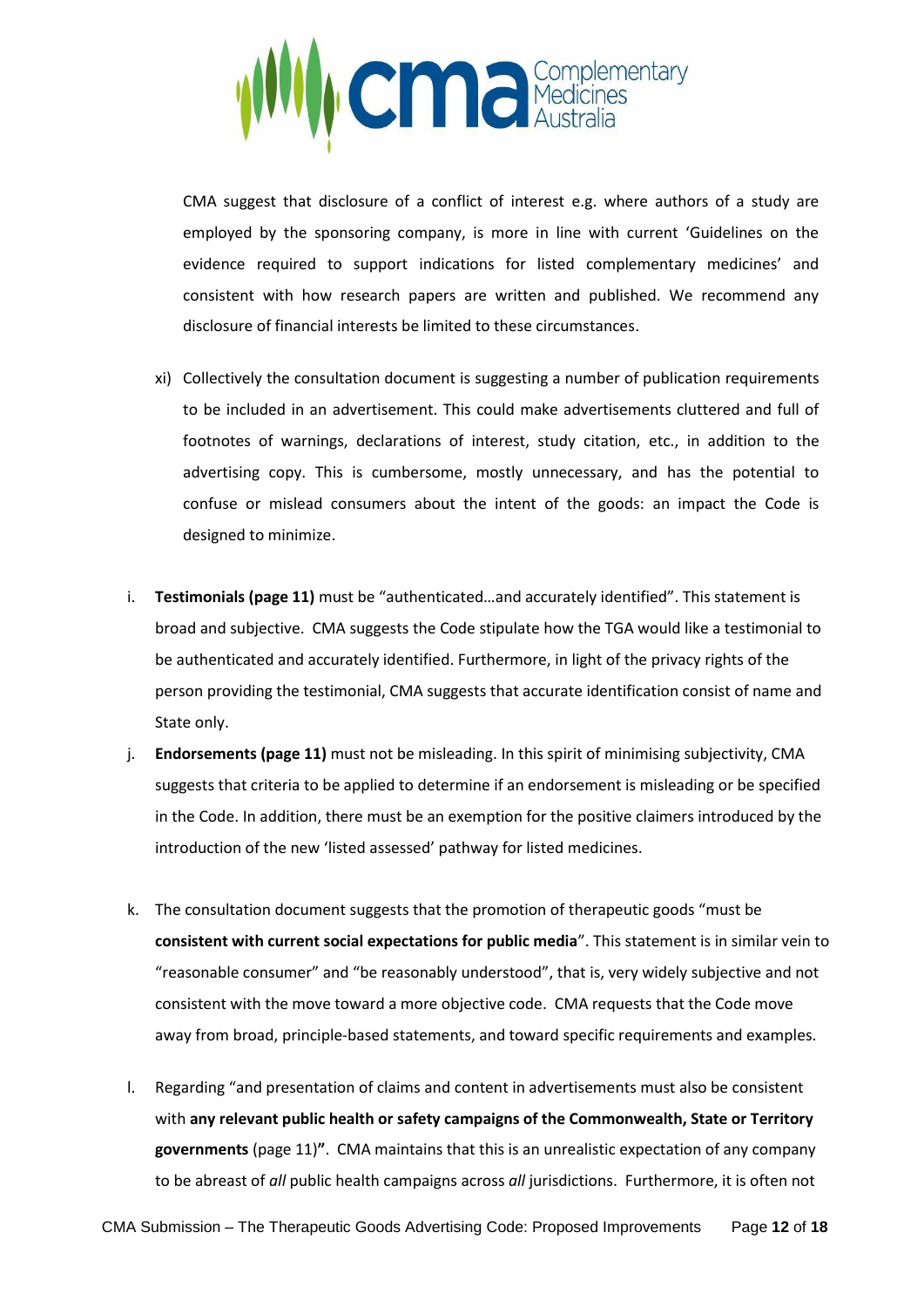

clear exactly what kind of information constitutes an official campaign, and to distinguish this from all other available public health information, past and present. Given the nature of the strict liability penalties being imposed, inclusion of such criteria could make a sponsor uncompliant easily and unknowingly. There must be much more consideration of what and how this should be applied in a reasonable manner, or it should be withdrawn.

m. There are concerns about the subjectivity of the statement: "An advertisement must also not unduly glamourise products or prey on the vulnerability of particular consumers". Is it in reference to celebrity endorsements? Further qualification and specification is needed of what is meant by "unduly glamourise" in the new Code.

It is also subjective and unclear as to what prey on the vulnerability of particular consumers means in practical application. Which kind of consumers and in what manner are they considered vulnerable? CMA requests that any reference to vulnerable/vulnerability be qualified with examples of what would constitute a breach of this part.

- n. 'The advertisement is not likely to create a **false expectation** in its likely audience **that the product will deliver health benefits or improvements to their quality of life**'. Complementary medicines are designed to deliver health benefits and improvements to quality of life. Complementary Medicines are primarily designed to deliver health benefits or improvements to quality of life. Furthermore, this proposed clause is in contradiction with the proposed permitted indication determination where the following claims and indication types will be listed for selection:
	- health enhancement
	- health maintenance
	- prevention or alleviation of dietary deficiency; and/or
	- a health benefit for a non-serious forms of a disease, ailment, defect or injury.

**CMA is particularly concerned about this clause.** This part has the capacity to capture almost any advertisement, is inconsistent with permitted indications, and should be removed.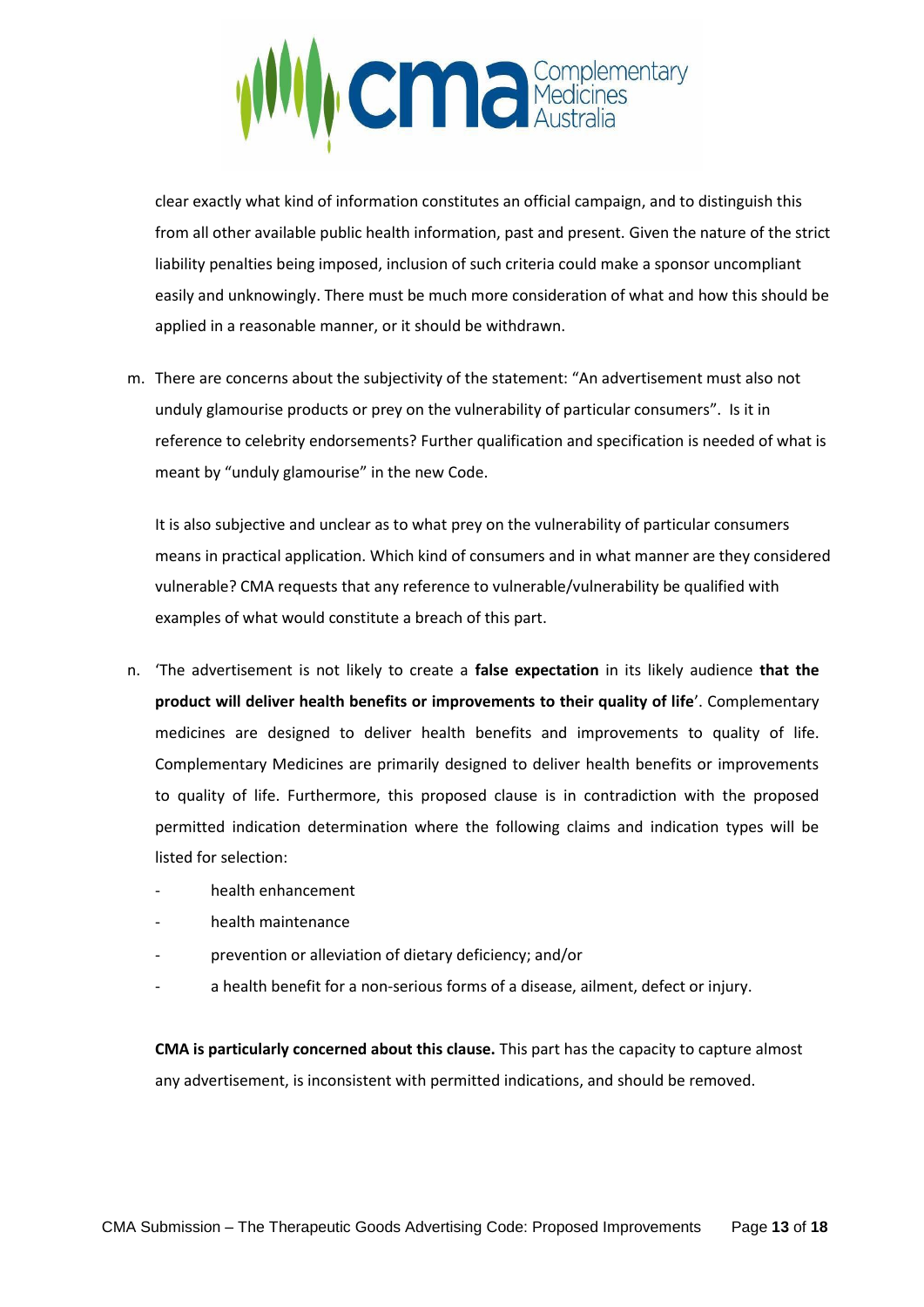

# **4. Guidance to the Code**

Q:

Do you agree with guidelines to the new Code being developed? How should the guidance be made available to stakeholders?

The proposed changes are a significant change to the advertising regulatory framework including the repeal of pre-approvals and the introduction of strict liability penalties. In this environment of heightened responsibility and heightened penalties, CMA agrees that a guidance document would provide additional clarity and certainty to sponsors in how to interpret and apply the Code.

In relation to the content of guidance, CMA suggests that:

- Definitions and interpretations of key terms should be included as much as possible in the legislated Code.
- Guidance should be accompanied by examples, and that the examples should be vetted beforehand to ensure there is general agreement.
- Examples should be provided for the majority of provisions, including acceptable as well as unacceptable statements. Examples should approach the subtle and ambiguous interpretations of the Code, which have been the most difficult areas for industry to navigate.
- Guidance documents should be accessible from the same TGA website as the Code.

CMA agree in principle to an education program for industry, but it is not clear as to what kind of program is proposed. For example, if it will take the style of a presentation that sponsors would voluntarily attend, in which case repeat sessions would need to offered in each major location in the initial stage, and semi-regular sessions should be offered on an ongoing basis. Other kinds could be considered in addition to face-to-face sessions, such as voluntary online modules for sponsors. This would be particularly helpful for the ongoing training of staff who are new to an organisation. CMA is open to discussing other forms of educational programs.

CMA also recommends that the TGA provides additional support for sponsors in determining compliance of proposed advertisements during the initial transition phase.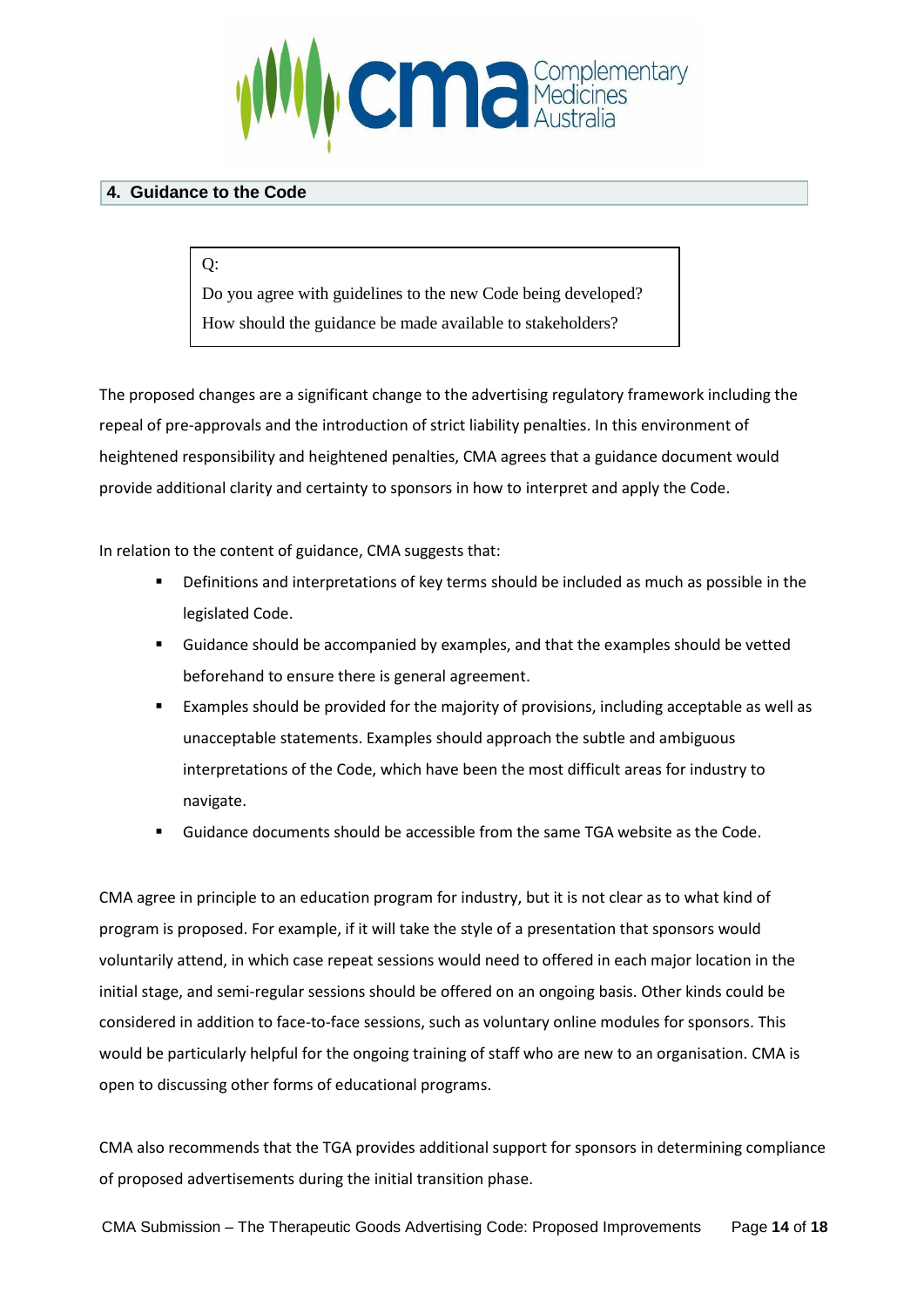

#### **5. Council recommendations**

 $O:$ 

Are stakeholders supportive of including the recommendations in section 4.3 proposed by the Council for incorporation in a new Code?

#### **5.1 New PROHIBITED representation**

CMA recognises it may be necessary to expand the definition of a prohibited representation from the existing one that refers to 'treatment, cure and prevention' of neoplasia, STDs, HIV or mental illness. If it is broadened in such a way to preclude any reference then it should be in respect of named serious conditions relating to those illnesses. This is important so that it does not inadvertently capture acceptable permitted indications for listed medicines, such as the maintenance or enhancement of healthy mood.

#### **5.2 New RESTRICTED representations**

a. Reference to 'any procedure (or product requiring such a procedure for its intended purpose), that can only be performed by a suitably qualified healthcare professional to become a restricted representation'. CMA has concerns that this new restricted representation, particularly 'product requiring such a procedure for its intended purpose' may capture reference to the measurement of ubiquitous biological substrates that  $-$  in and of themselves are not diseases, conditions and ailments – and when expressed according to the permitted indications list are not serious in nature. The inclusion of this has the potential to make a vast number of permitted indications into restricted representations, which is not consistent with the goal that 'the Code will also be required to be consistent with the proposed complementary medicine reforms that may impact on advertising such as the permitted indications list'. **Therefore, CMA does not support the proposed restricted representation in this form.** There could be continued discussions on how to best capture the intention of the regulator without inadvertently including permitted indications.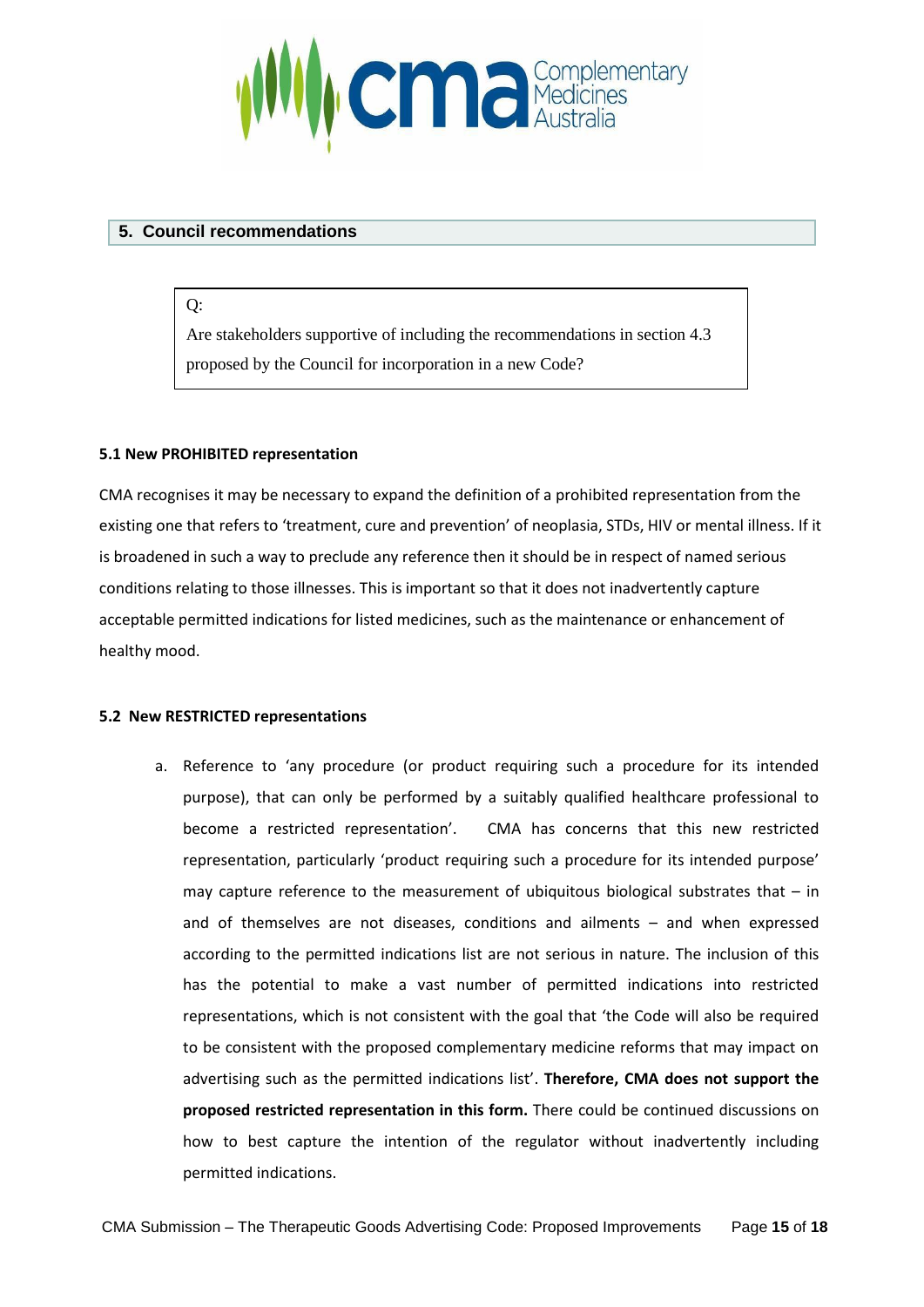

- b. CMA supports that direct reference to obesity is included as a restricted representation. Caution must be exercised in what is considered an 'indirect' reference to obesity. The wording of the new Code must ensure that appropriate references to weight loss and overweight are not inadvertently excluded.
- c. 'Clarifying that the representation "prevention of skin cancer" in respect of certain sunscreens is permitted as a restricted representation.' CMA notes that prevention of skin cancer is a prohibited representation as such should be permitted as a prohibited representation, not a restricted representation.
- d. Regarding reference to scientific information: given the proposed changes to scientific information in section 4.2 of the consultation document, appearance of these remarks under restricted representation is somewhat contradictory and suggests that reference to scientific information constitutes a restricted representation. CMA does not believe that it is appropriate to capture any provisions around scientific information in the restricted representation part. CMA requests clarification on this matter and also refers to the previous feedback provided earlier in this document in relation to scientific information proposed requirements.

#### **5.3 RESTRICTED representations and the definition of 'serious forms' of conditions**

The consultation does not include a revised definition of 'serious form'. Definition of a 'serious form' has long been considered ambiguous and difficult to apply in practice, and is unquestionably a part of the Code that needs further clarity and objectivity. The Administrative Appeals Tribunal has noted that the definition is not practical when attempting to apply as a statutory test:

There is only one relevant difference of substance between the two limbs of the definition of serious. The first limb speaks of the appropriateness of self-diagnosis and treatment, the second speaks of the ability of the average consumer to do so. It seems to us to be inconceivable that it could be generally appropriate for patients to self-diagnose and treat yet beyond their ability to evaluate accurately (which cannot mean other than self-diagnose), and to treat the condition.<sup>i</sup>

CMA has considered the difficulties with the definition of 'serious form' at length and has considered a number of solutions, and would like to work with the TGA to develop a definition and extended guidance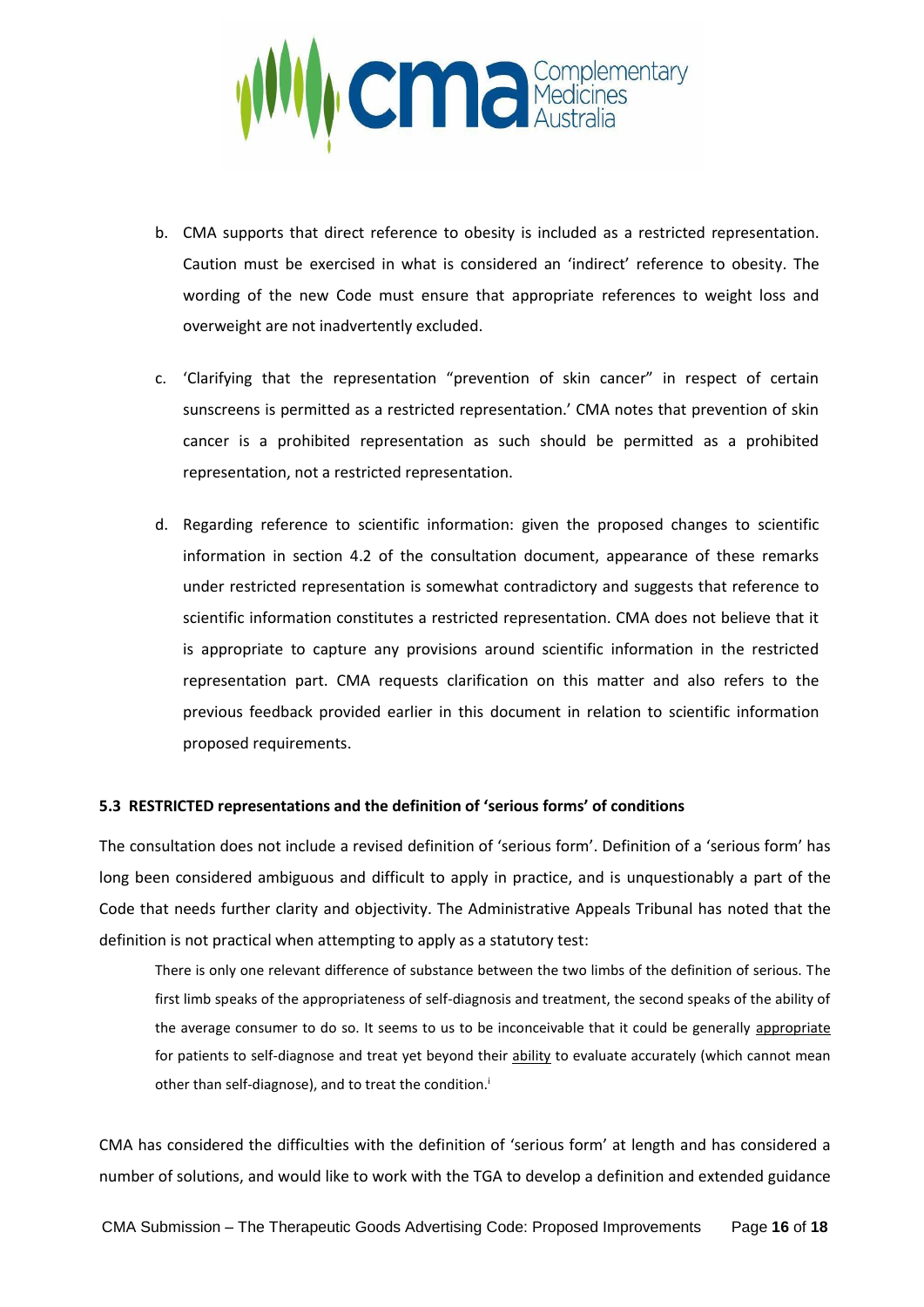

that suits the requirements of the regulator, is consistent with policy and medical considerations, and provides adequate clarity for industry.

#### **5.4 Testimonials and free samples**

Regarding testimonials, please see CMA's comments under part 3 where testimonials are also referred to in the consultation document.

Regarding samples, Council's proposal does not appear to be distinct from the existing clause in the Code, section 4(8). CMA seeks clarification about any proposed changes to this section.

#### **Summary**

In summary, CMA believes the majority of the proposed changes to prohibited and restricted representations require thorough re-examination for practical and appropriate applicability, particularly, in regard to permitted indications. Further, the definition of 'serious form' must be revisited.

# **Advertising Framework for S3 medicines**

CMA supports, in principle, the proposed processes for managing the advertising of S3 medicines.

#### **Summary**

In light of the over-arching reforms to the advertising framework, CMA provides in principle support for a more objective Advertising Code, subject to the detail and provisions in the proposed draft of the new Code. In response to the proposed content, there are a number of general and specific considerations provided by CMA throughout this submission that we believe need further examination.

In response to the consultation, the CMA:

- Requests that the new Code be supported by detailed guidance with an array of examples across varying scenarios and media modes.
- Supports the notion of an educational program for sponsors alongside additional support during transition.
- Does not support the broadening of vague or ambiguous language or unqualified definitions

CMA Submission – The Therapeutic Goods Advertising Code: Proposed Improvements Page **17** of **18**